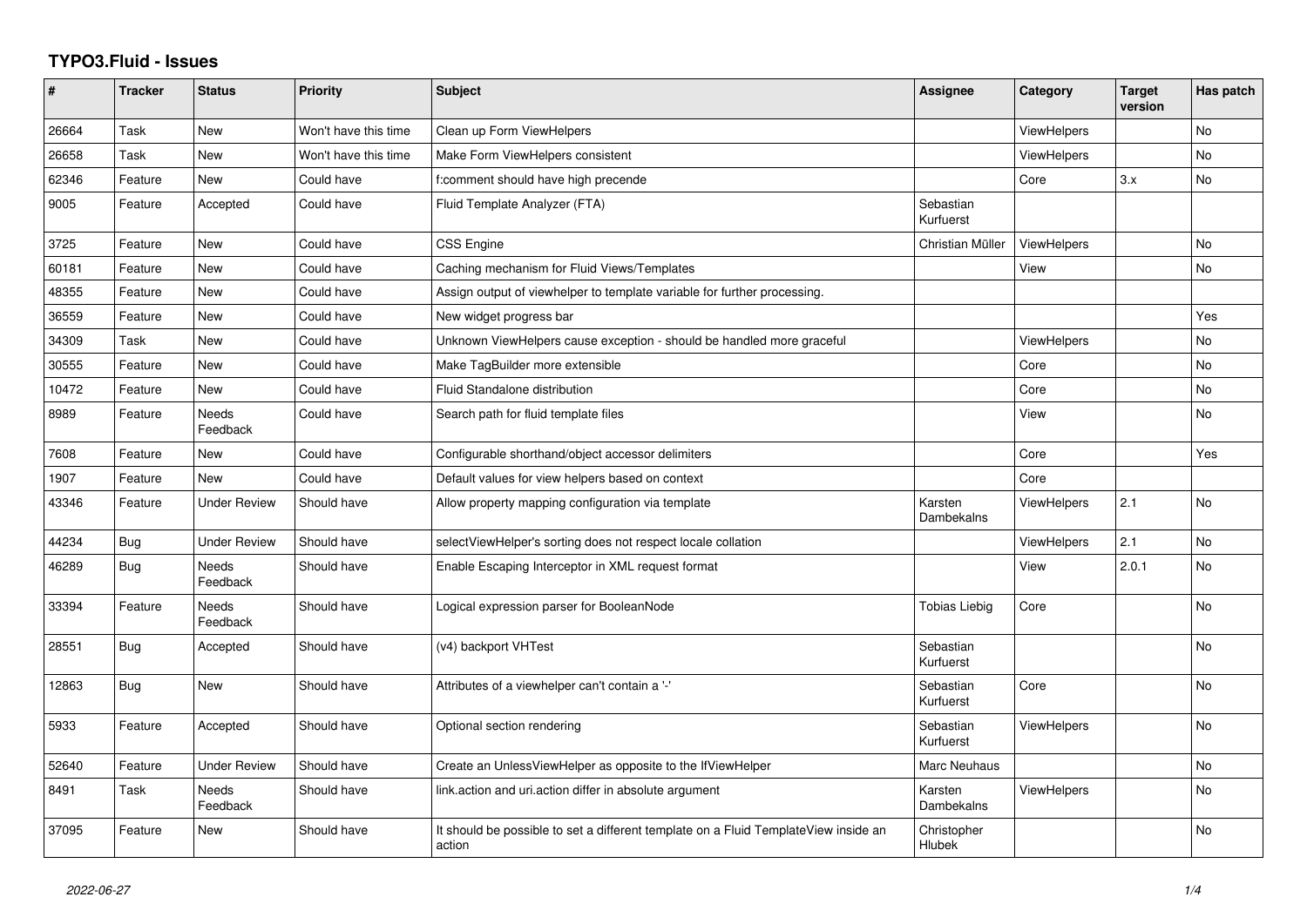| #     | <b>Tracker</b> | <b>Status</b>            | <b>Priority</b> | Subject                                                                            | Assignee                    | Category    | <b>Target</b><br>version | Has patch |
|-------|----------------|--------------------------|-----------------|------------------------------------------------------------------------------------|-----------------------------|-------------|--------------------------|-----------|
| 55008 | Bug            | <b>Under Review</b>      | Should have     | Interceptors should be used in Partials                                            | Christian Müller            |             |                          | <b>No</b> |
| 58862 | Bug            | Needs<br>Feedback        | Should have     | FormViewHelper doesn't accept NULL as value for \$arguments                        | Bastian<br>Waidelich        | ViewHelpers |                          | Yes       |
| 53806 | Bug            | Under Review             | Should have     | Paginate widget maximumNumberOfLinks rendering wrong number of links               | <b>Bastian</b><br>Waidelich | Widgets     |                          | <b>No</b> |
| 54195 | Task           | New                      | Should have     | Rename and move FormViewHelper's errorClass value, currently 'f3-form-error'       | Adrian Föder                | ViewHelpers |                          | No        |
| 65424 | Bug            | <b>Under Review</b>      | Should have     | SelectViewHelper must respect option(Value Label)Field for arrays                  |                             | ViewHelpers |                          | No        |
| 60271 | Feature        | New                      | Should have     | Paginate viewhelper, should also support arrays                                    |                             |             |                          | No        |
| 60003 | Feature        | New                      | Should have     | Add required-Attribute to f:form.password                                          |                             | ViewHelpers |                          | No        |
| 58983 | Bug            | New                      | Should have     | format.date does not respect linebreaks and throws exception                       |                             |             |                          | No        |
| 58921 | Bug            | New                      | Should have     | f:form.* VHs crash if NOT inside f:form but followed by f:form                     |                             |             |                          | No        |
| 56237 | Task           | New                      | Should have     | in-line (Condition) ViewHelpers should not evaluate on parsing                     |                             |             |                          | No        |
| 54284 | Bug            | New                      | Should have     | Default Option for Switch/Case VH                                                  |                             | ViewHelpers |                          | No        |
| 52591 | Bug            | <b>New</b>               | Should have     | The Pagination Widget broken for joined objects                                    |                             |             |                          | No        |
| 52536 | Bug            | <b>Under Review</b>      | Should have     | Errorclass not set if no property-attribute set                                    |                             |             |                          |           |
| 51277 | Feature        | New                      | Should have     | ViewHelper context should be aware of actual file occurrence                       |                             |             |                          | No        |
| 50888 | Bug            | <b>Under Review</b>      | Should have     | WSOD by changing name of section and if Fluid caches are generated                 |                             |             |                          | <b>No</b> |
| 49756 | Feature        | <b>Under Review</b>      | Should have     | Select values by array key in checkbox viewhelper                                  |                             |             |                          | No        |
| 49600 | Bug            | New                      | Should have     | f:form tag shown as a HTML on frontend                                             |                             | ViewHelpers |                          | <b>No</b> |
| 47669 | Task           | New                      | Should have     | FormViewHelper does not define the default request method                          |                             |             |                          | No        |
| 47006 | Bug            | <b>Under Review</b>      | Should have     | widget identifier are not unique                                                   |                             |             |                          | No        |
| 46545 | Feature        | New                      | Should have     | Better support for arrays in options of SelectViewHelper                           |                             |             |                          | No        |
| 46257 | Feature        | <b>Under Review</b>      | Should have     | Add escape sequence support for Fluid                                              |                             | Core        |                          | No        |
| 46091 | Task           | Needs<br>Feedback        | Should have     | Show source file name and position on exceptions during parsing                    |                             |             |                          | No        |
| 45394 | Task           | New                      | Should have     | Forwardport Unit test for standalone view                                          |                             | View        |                          | No        |
| 45345 | Feature        | <b>Needs</b><br>Feedback | Should have     | Easy to use comments for fluid that won't show in output                           |                             |             |                          |           |
| 45153 | Feature        | New                      | Should have     | f:be.menus.actionMenuItem - Detection of the current select option is insufficient |                             |             |                          | No        |
| 43072 | Task           | New                      | Should have     | Remove TOKENS for adding templates fallback in Backporter                          |                             | View        |                          | No        |
| 43071 | Task           | New                      | Should have     | Remove TOKENS for adding fallback teplates in B                                    |                             |             |                          | No        |
| 42743 | Task           | New                      | Should have     | Remove inline style for hidden form fields                                         |                             |             |                          | No        |
| 42397 | Feature        | New                      | Should have     | Missing viewhelper for general links                                               |                             |             |                          | No        |
| 40081 | Feature        | New                      | Should have     | Allow assigned variables as keys in arrays                                         |                             |             |                          | No        |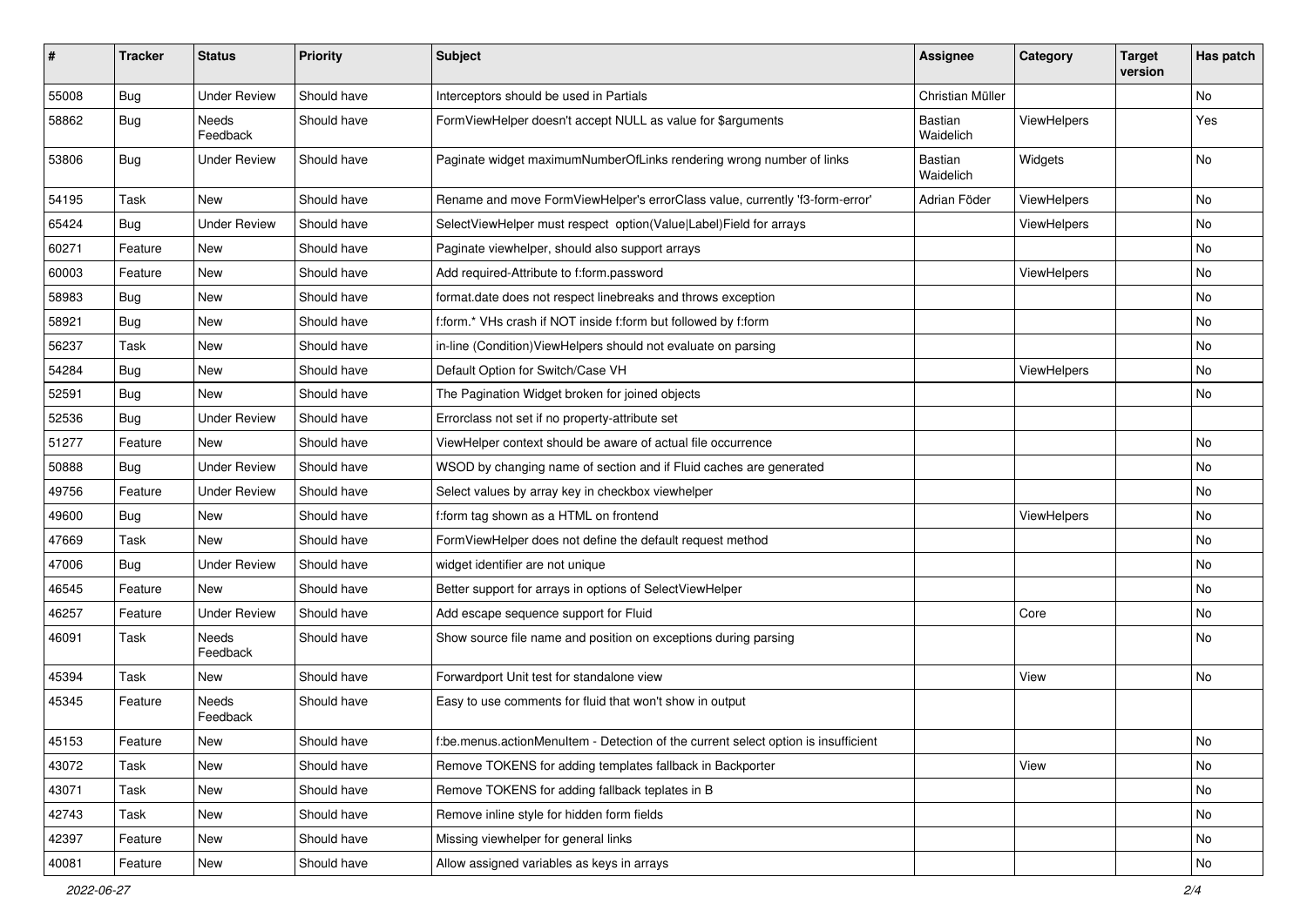| #     | <b>Tracker</b> | <b>Status</b>            | <b>Priority</b> | Subject                                                                                                     | <b>Assignee</b>             | Category           | <b>Target</b><br>version | Has patch |
|-------|----------------|--------------------------|-----------------|-------------------------------------------------------------------------------------------------------------|-----------------------------|--------------------|--------------------------|-----------|
| 39990 | Bug            | New                      | Should have     | Same form twice in one template: hidden fields for empty values are only rendered<br>once                   |                             | Core               |                          | No        |
| 39936 | Feature        | New                      | Should have     | registerTagAttribute should handle default values                                                           |                             | ViewHelpers        |                          | No        |
| 38130 | Feature        | New                      | Should have     | Checkboxes and multiple select fields should have an assignable default value                               |                             |                    |                          | No        |
| 37619 | <b>Bug</b>     | New                      | Should have     | Fatal Error when using variable in name attribute of Section ViewHelper                                     |                             | ViewHelpers        |                          | No        |
| 36655 | <b>Bug</b>     | New                      | Should have     | <b>Pagination Links</b>                                                                                     |                             | Widgets            |                          | No        |
| 36410 | Feature        | New                      | Should have     | Allow templates to send arguments back to layout                                                            |                             | ViewHelpers        |                          | No        |
| 34682 | <b>Bug</b>     | <b>Under Review</b>      | Should have     | Radio Button missing checked on validation error                                                            |                             | ViewHelpers        |                          | No.       |
| 33215 | Feature        | New                      | Should have     | RFC: Dynamic values in ObjectAccess paths                                                                   |                             |                    |                          | No        |
| 32035 | Task           | New                      | Should have     | Improve fluid error messages                                                                                |                             | Core               |                          | Yes       |
| 31955 | Feature        | New                      | Should have     | f:uri.widget                                                                                                |                             | Widgets            |                          | No        |
| 30937 | <b>Bug</b>     | New                      | Should have     | CropViewHelper stringToTruncate can't be supplied so it can't be easily extended                            |                             | ViewHelpers        |                          | Yes       |
| 28554 | <b>Bug</b>     | New                      | Should have     | (v4) implement feature flag to disable caching                                                              |                             |                    |                          | No        |
| 28553 | Bug            | New                      | Should have     | improve XHProf test setup                                                                                   |                             |                    |                          | No        |
| 28552 | Bug            | New                      | Should have     | (v5) write ViewHelper test for compiled run; adjust functional test to do two passes<br>(uncached & cached) |                             |                    |                          | No        |
| 28550 | Bug            | New                      | Should have     | (v4) make widgets cacheable, i.e. not implement childnodeaccess interface                                   |                             |                    |                          | No        |
| 28549 | <b>Bug</b>     | New                      | Should have     | make widgets cacheable, i.e. not implement childnodeaccess interface                                        |                             |                    |                          | No        |
| 13045 | <b>Bug</b>     | New                      | Should have     | Entity decode of strings are different between if-conditions and output of variable                         |                             |                    |                          |           |
| 10911 | Task           | New                      | Should have     | Tx_Fluid_ViewHelpers_Form_AbstractFormViewHelper->renderHiddenIdentityField<br>should be more reliable      |                             | ViewHelpers        |                          | No        |
| 9950  | Task           | New                      | Should have     | Binding to nested arrays impossible for form-elements                                                       |                             | ViewHelpers        |                          |           |
| 9514  | Feature        | New                      | Should have     | Support explicit Array Arguments for ViewHelpers                                                            |                             |                    |                          |           |
| 8648  | <b>Bug</b>     | New                      | Should have     | format.crop ViewHelper should support all features of the crop stdWrap function                             |                             | ViewHelpers        |                          | No        |
| 4704  | Feature        | New                      | Should have     | Improve parsing exception messages                                                                          |                             | Core               |                          |           |
| 3481  | Bug            | New                      | Should have     | Use ViewHelperVariableContainer in PostParseFacet                                                           |                             | Core               |                          | No        |
| 3291  | Feature        | <b>Needs</b><br>Feedback | Should have     | Cacheable viewhelpers                                                                                       |                             |                    |                          | No        |
| 52419 | <b>Bug</b>     | New                      | Should have     | Wrong PHPDocs notation for default value inline f:translate viewhelper                                      |                             |                    | 2.0                      | No        |
| 40998 | Bug            | <b>Under Review</b>      | Should have     | Missing parent request namespaces in form field name prefix                                                 | Sebastian<br>Kurfuerst      | <b>ViewHelpers</b> | 1.1.1                    | No.       |
| 36662 | Bug            | Needs<br>Feedback        | Should have     | Checked state isn't always correct when property is collection                                              | Kevin Ulrich<br>Moschallski | ViewHelpers        | 1.1.1                    | No        |
| 45384 | Bug            | New                      | Must have       | Persisted entity object in widget-configuration cannot be deserialized (after reload)                       |                             | Widgets            | 2.0.1                    | No        |